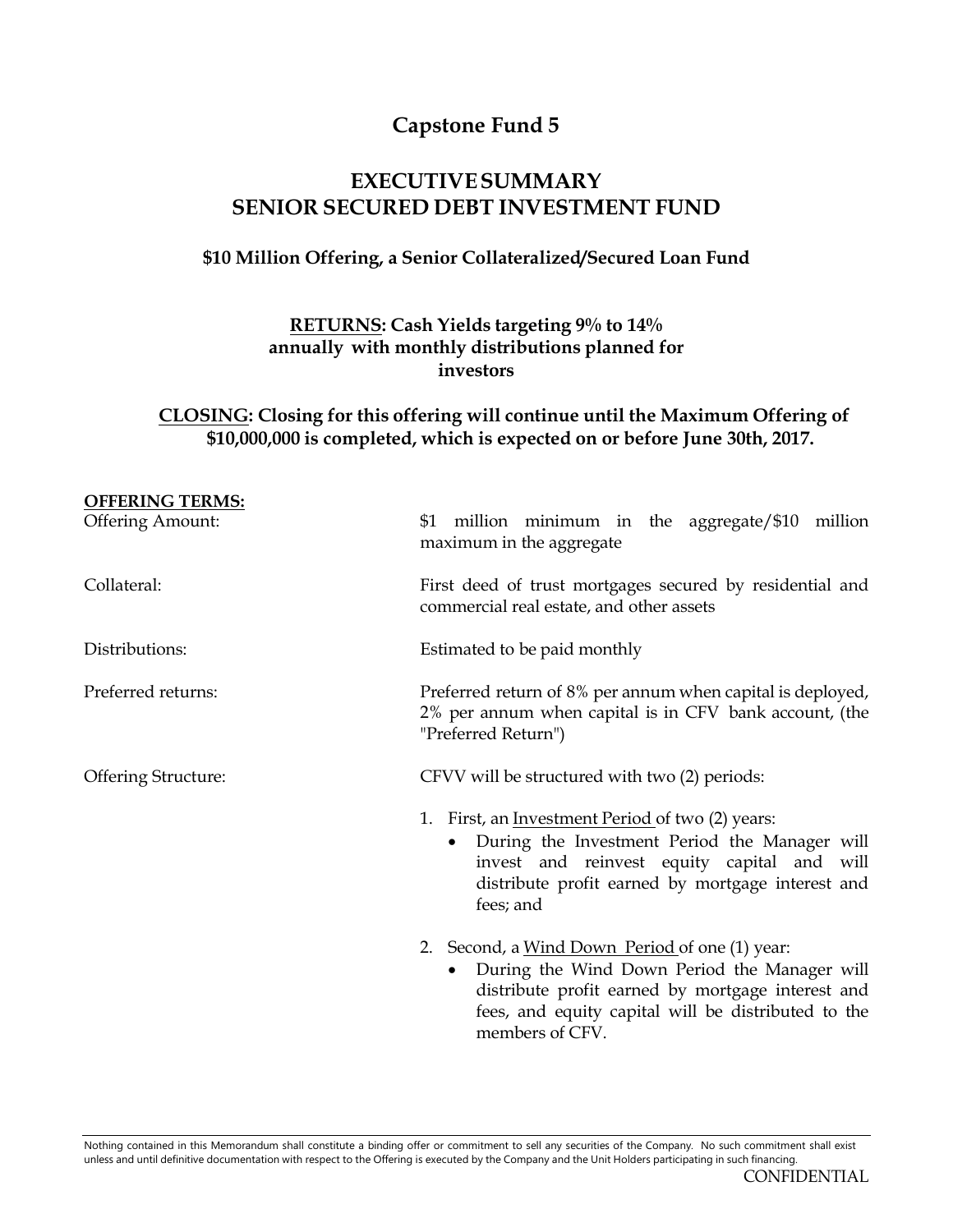| <b>Distribution Priorities:</b> | Investment Period: CFV<br>Investors<br>shall receive<br>Distributions of all net cash available for distribution<br>monthly in the following priority:                                                                                                                                                                                        |
|---------------------------------|-----------------------------------------------------------------------------------------------------------------------------------------------------------------------------------------------------------------------------------------------------------------------------------------------------------------------------------------------|
|                                 | 1. First, to CFV Investors, pro rata, necessary to satisfy<br>outstanding and accrued Preferred Return;                                                                                                                                                                                                                                       |
|                                 | 2. Next, CFV Investors 50%, pro rata, and Manager 50%                                                                                                                                                                                                                                                                                         |
|                                 | CFV<br>Wind-down<br>Period:<br>Investors<br>shall<br>receive<br>distributions of all net cash available for distribution<br>monthly in the following priority:                                                                                                                                                                                |
|                                 | 1. First, to CFV Investors, pro rata, necessary to satisfy<br>outstanding and accrued Preferred Return;                                                                                                                                                                                                                                       |
|                                 | 2. Next, to CFV Investors, pro rata, necessary to repay<br>CFV Investors Equity contributions; and                                                                                                                                                                                                                                            |
|                                 | 3. Lastly, to CFV Investors 50%, pro rata, and Manager<br>50%                                                                                                                                                                                                                                                                                 |
|                                 | The CFV shall participate in all of the following profit<br>centers:                                                                                                                                                                                                                                                                          |
|                                 | Interest paid by loan creditors                                                                                                                                                                                                                                                                                                               |
|                                 | Late fees<br>٠<br>Fees earned by any Loan pre-payment                                                                                                                                                                                                                                                                                         |
| Manager's Compensation:         | Manager shall receive 50% of the net available cash flows<br>(the "Profit"), after preferred return to investors, from<br>the CFV subject to distribution priorities herein.<br>Manager shall be entitled to receive<br>\$2,000 per month for costs relating to securing a servicer of<br>the loans and preparation of related documentation. |
|                                 | All legal and due diligence expenses shall be the<br>responsibility of the Manager.                                                                                                                                                                                                                                                           |
| Minimum Investment:             | \$100,000 per investor                                                                                                                                                                                                                                                                                                                        |

#### **SUMMARY**

Capstone Fund Management LLC has formed CFV for the sole purpose of purchasing short to medium term, first deed of trust mortgages at low to mid leverage on assets including residential and commercial real estate (the "Loans") from CTP Funding, LLC (the "Originator") d/b/a Capstone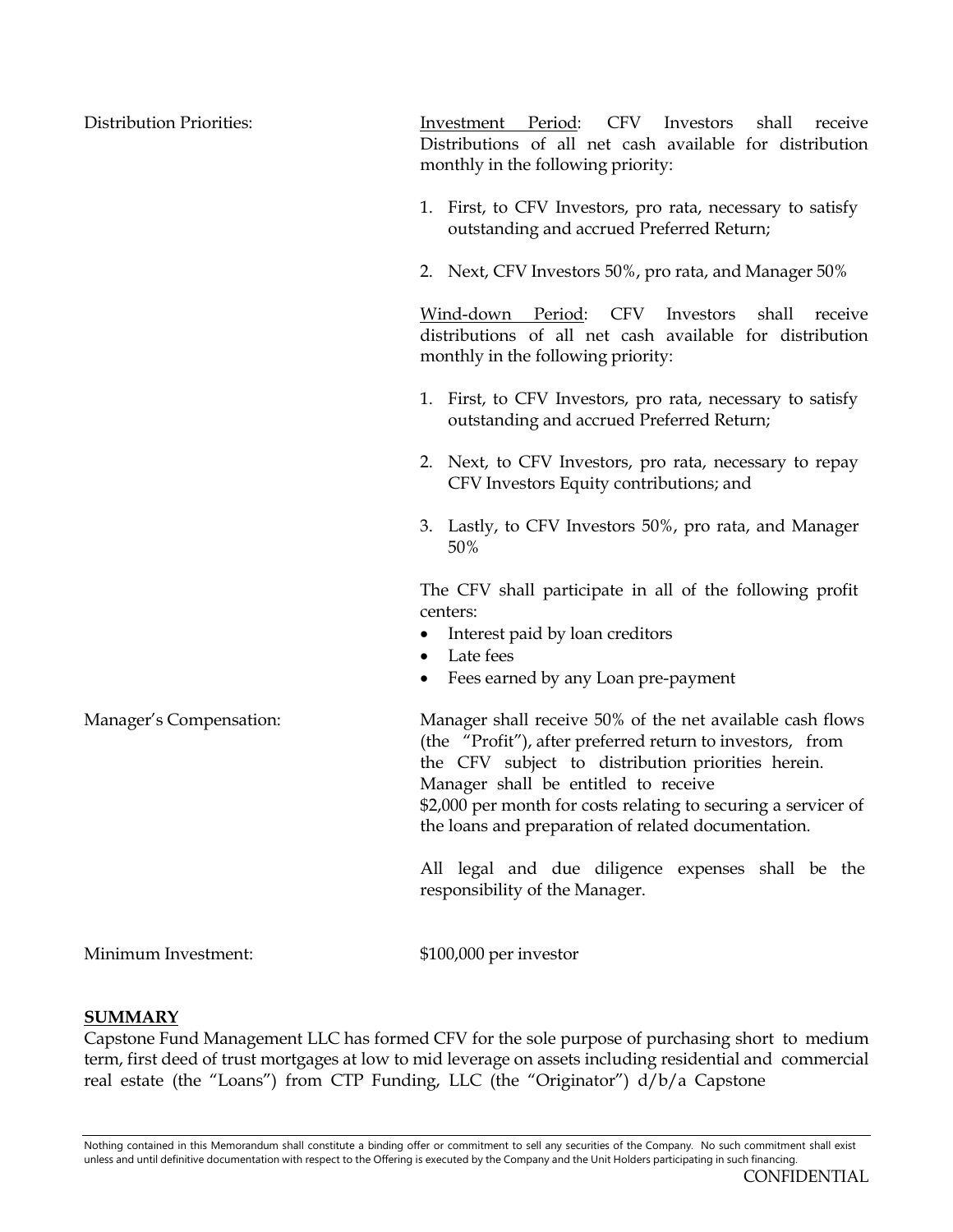Financial. CFV will also purchase performing mortgages located throughout the western region, to the extent permitted by law.

The investment objective is to seek and deliver steady and above average cash flow return to investors while providing senior level collateral.

The portfolio will consist of loans originated by Capstone Financial and will be senior secured assetbacked loans with the following criteria:

- Maximum loan to purchase value: 75%
- Maximum loan to after repaired value: 70%
- Required capital contribution by borrower: 20% of costs
- Interest rates: minimum 10.5%
- Loan term: 2-24 months
- Portfolio concentration:
	- $\triangleright$  Real Estate Assets: 100%
		- $\triangleright$  Hard money residential loans up to 100%
		- $\geq$  Construction loans up to 20%
		- $\triangleright$  Primary loans up to 30%
		- $\triangleright$  Business Loans (bridge or otherwise) 20% maximum
		- $\triangleright$  Existing loan purchases 50% maximum (subject to real estate asset concentrations)

Loan servicing will be conducted by Clear Spring Loan Servicing who specializes in  $3<sup>rd</sup>$  party loan servicing. Clear Spring Loan Servicing has over 40 years of experience, over 30 years of experience in loss mitigation and default loan resolution.

#### **THE TEAM**:

Tyler Stone will serve as principal of the Manager with Warren Trangsrud as Senior Analyst. The principal and Senior Analyst have extensive experience in lending, managing, and investing in real property.

**Tyler Stone, Chief Executive Officer**. Mr. Stone received a Bachelor of Arts, Communication, Honors Program, from Washington State University in 1995. Mr. Stone has been a licensed Arizona Real Estate Broker since 2002, is a member of National Association of Realtors, SEVRAR, Arizona Association of Trustees. From 2005 to the present, Mr. Stone has been an owner of Infinity Wealth Real Estate. Mr. Stone also co-founded, Capstone Financial and Capstone Private Mortgage Company in 2010 and is still operating both currently.

**Warren Trangsrud**, **Senior Financial Analyst.** Mr. Trangsrud received his Bachelor of Science in Business Administration, Finance from the University of Minnesota graduating Summa Cum Laude. Mr. Trangsrud has served as a mortgage professional since 1993, working with Mellon Mortgage Company, First Arizona Savings, Macquarie Mortgage, USA. Mr. Trangsrud has worked with Capstone Mortgage Company since 2012.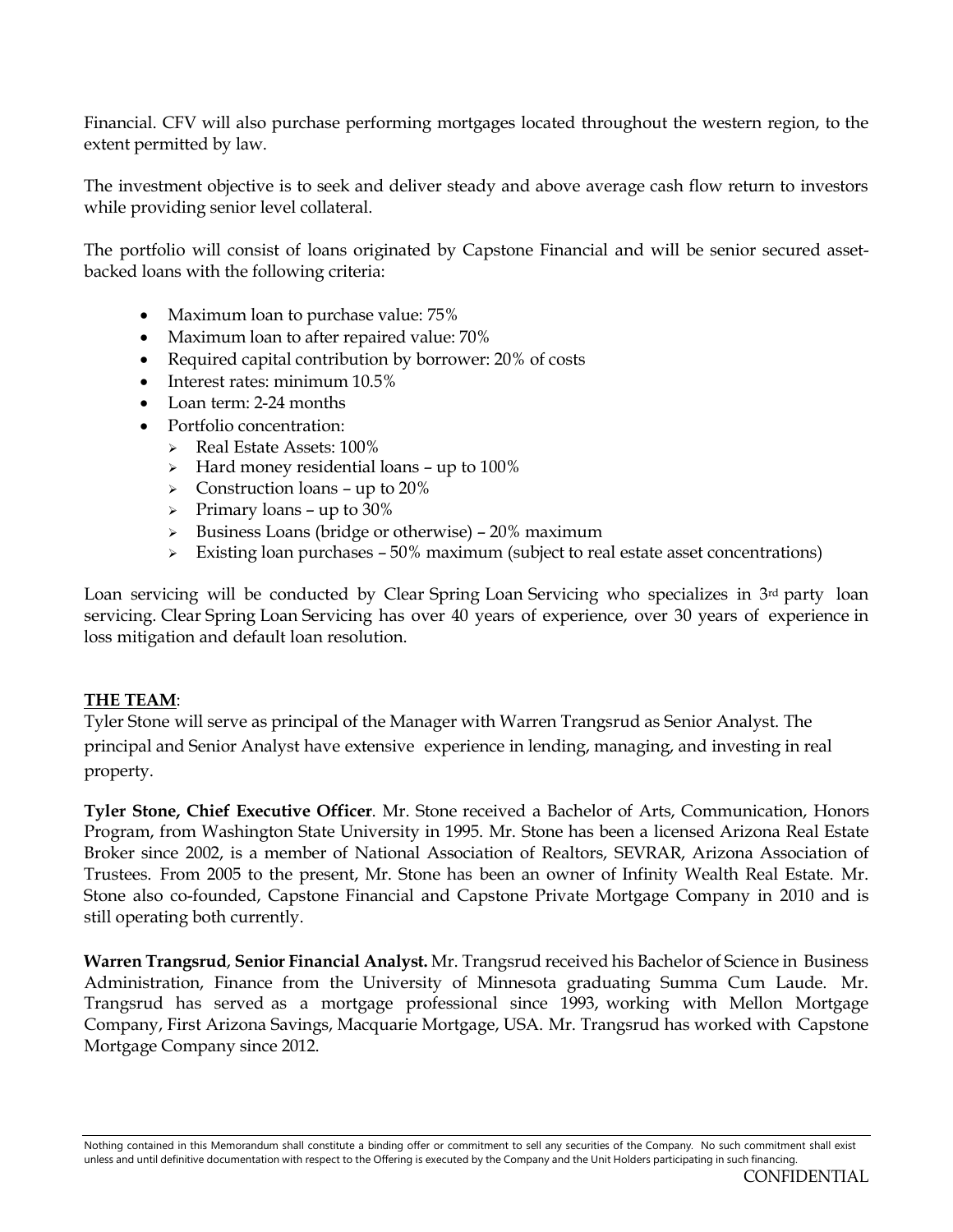**In addition, Travis Leach, a Business and Finance partner at the national law firm of Ballard Spahr LLP has served as outside corporate counsel to CFV. Mr. Leach has extensive experience in corporate transactional matters, including compliance with the federal securities laws, mergers and acquisitions, and private equity.**

#### **OFFERING DOCUMENTS AND RISKS FACTORS**

The Risk Factors for the offering will be detailed in the Subscription Agreement. Investors will be required to read and thoroughly understand those Risk Factors. Investors must also be "Accredited Investors" as defined by Rule 501 of Regulation D and will be required to execute a Subscription Agreement, all Disclaimers, and a related Accredited Investor Questionnaire.

#### **Disclaimer**

The information set forth in this Executive Summary is being provided to you solely for discussion purposes and contains confidential information not intended for public use or distribution. The recipient of this Executive Summary agrees that it will not divulge any such information to any other party and will not reproduce or distribute it or any related materials in whole or in part, without **the prior written consent of Capstone Fund Management LLC.**

This Executive Summary does not constitute an offer to sell or solicitation of an offer to buy any securities. Any offering will only be made pursuant to the relevant information within subscription documents prepared by CFV, or Capstone Fund Management LLC, all of which must be read in their entirety. No offer to make an investment will be made prior to receipt by a potential investor of these documents and the completion of all the appropriate documents. No information contained in this Executive Summary, or any oral or written communication with an interested party should be relied upon as a representation or warranty as to any matter from any person, and no liability shall attach to any person or entity as a result of such information. This Executive Summary is **indicative only and is subject to updating, amendment and more complete disclosures.**

The distribution of this Executive Summary in certain jurisdictions may be restricted by law. This Executive Summary is only directed at persons to whom it may lawfully be distributed and any investment activity to which this Executive Summary relates will only be available to such persons. It is the responsibility of any interested party to satisfy itself as to the full compliance with applicable laws and regulations of any relevant jurisdiction, including obtaining any governmental or other consent and observing any other formality prescribed in such jurisdiction. Nothing in this Executive Summary constitutes advice relating to legal, taxation or investment matters and interested parties are advised to consult their own professional advisors in connection with making an **investment decision.**

**The informationcontainedin this Executive Summary was obtainedfrom Capstone FundManagement LLCand CFV, and other** sources, but no assurance can be given as to the accuracy or completeness of such information. Any forward looking statements, including, without limitation, financial projections or expectations, contained in this Executive Summary should not be regarded as a representation by any person that the estimates, projections or expectations will be achieved. Such forward looking statements are subject to substantial risks and uncertainties. Actual results will differ and could be materially different from those discussed or implied herein as a result of various factors, including future economic, competitive, and regulatory or market